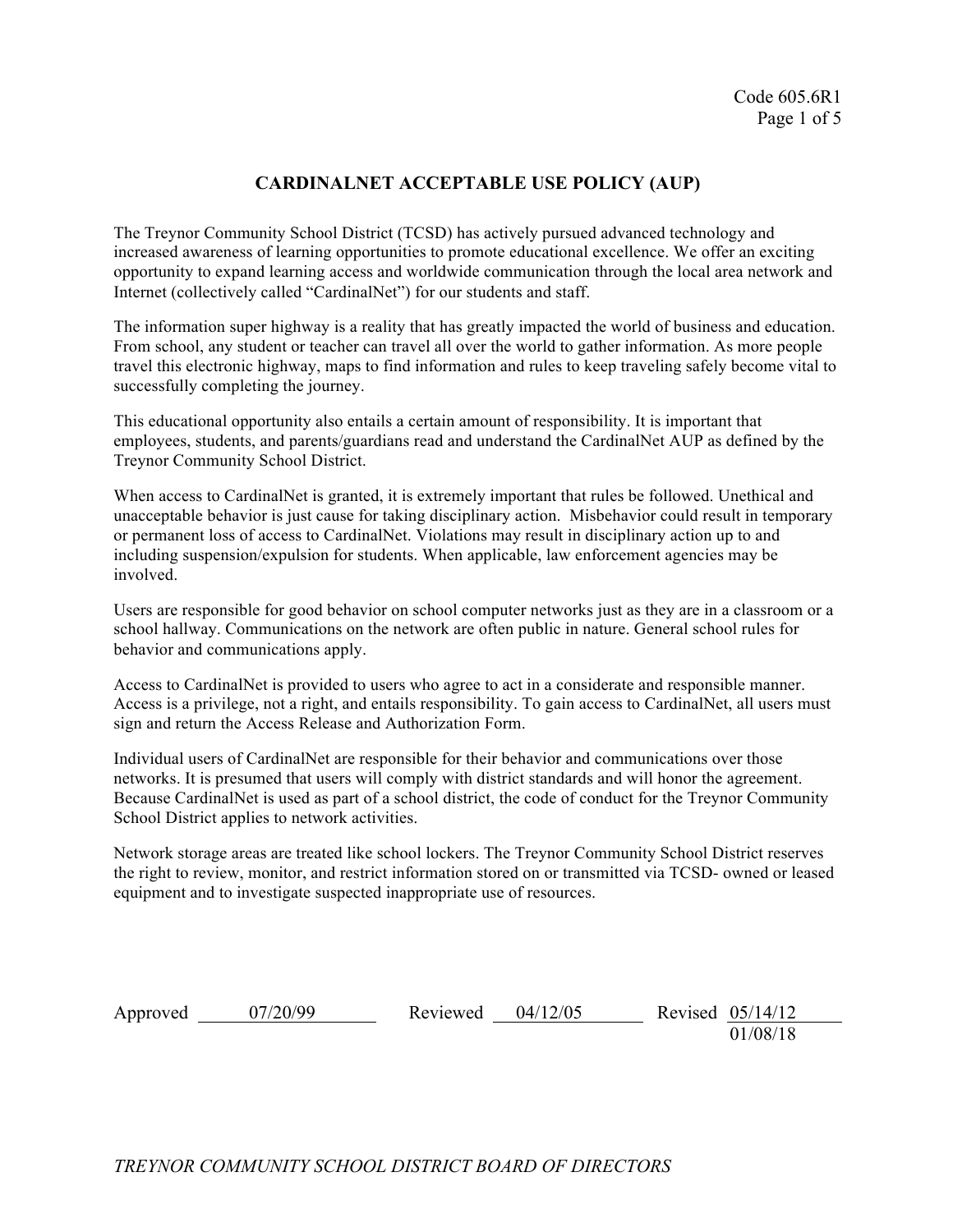## **CARDINALNET PROVISIONS**

Prohibited activities include, but are not limited to:

- 1. Using CardinalNet for illegal, inappropriate, or obscene purposes, or in support of such activities. Illegal activities shall be defined as a violation of local, state, and/or federal laws. Inappropriate use shall be defined as a violation of the intended uses of the network, and/or purpose and goal.
- 2. Accessing, downloading and/or transmitting materials that are sexually explicit, obscene, offensive, threatening, or otherwise intended to harass or demean others. This includes the use of profanity or other language that may be offensive to another. TCSD administration invokes its discretionary right to determine such suitability.
- 3. Transferring files or any software to or from a school computer without prior approval from an authorized staff member. This includes the downloading or copying information onto disks, hard drives or any other storage device.
- 4. The sharing of user accounts or passwords, or leaving a computer logged in and unattended. If others gain access to your user account, you are responsible for any misconduct in which they may engage.
- 5. Using an account owned by another user.
- 6. Gaining unauthorized access to others' files or vandalizing the data of another user.
- 7. Attempting to gain unauthorized access to any resource including, but not limited to, password protected areas or network administration software.
- 8. Forging electronic mail messages and/or anonymous communications.
- 9. Taking the writings or literary ideas of another (i.e., plagiarism) and selling and/or publishing them as one's own writing. Brief quotes or use of cited sources do not constitute plagiarism.
- 10. Installing or transmitting illegally any copyrighted materials.
- 11. Copying materials or programs in violation of copyright laws, which includes decompiling programs or changing icons.
- 12. Stealing data, equipment or intellectual property.
- 13. Intentionally degrading or disrupting equipment or system performance and/or overloading (crashing) the network and connected computers (examples include, but are not limited to, denial of service attacks a.k.a. DOS).
- 14. Vandalism is not permitted and will be strictly disciplined. Vandalism is defined as any attempt to harm or destroy computer equipment as well as the data of another user or of another agency or network that is connected to the Internet. Vandalism includes, but is not limited to, the uploading, downloading, or creation of computer viruses, or programs that infiltrate computer systems and/or damage software components.
- 15. Attempting to circumvent the file protection system, disconnecting cables, erasing applications, and changing configuration on any school computer.
- 16. Sharing personal information, except in an instructional context or in the performance of business of the Treynor Community School District.
- 17. Using CardinalNet for financial gain or for any commercial or illegal use.
- 18. Making personal purchases or unauthorized orders using the TCSD name.
- 19. Possession of any data which might be considered a violation of these rules in paper, magnetic (disk) or any other form is not allowed.
- 20. Security violations must be reported to the principal or appropriate staff member immediately. You agree to inform a teacher immediately if you
	- Accidentally enter an Internet site that is inappropriate, as defined by this AUP.
		- Accidentally change the configurations on any computer.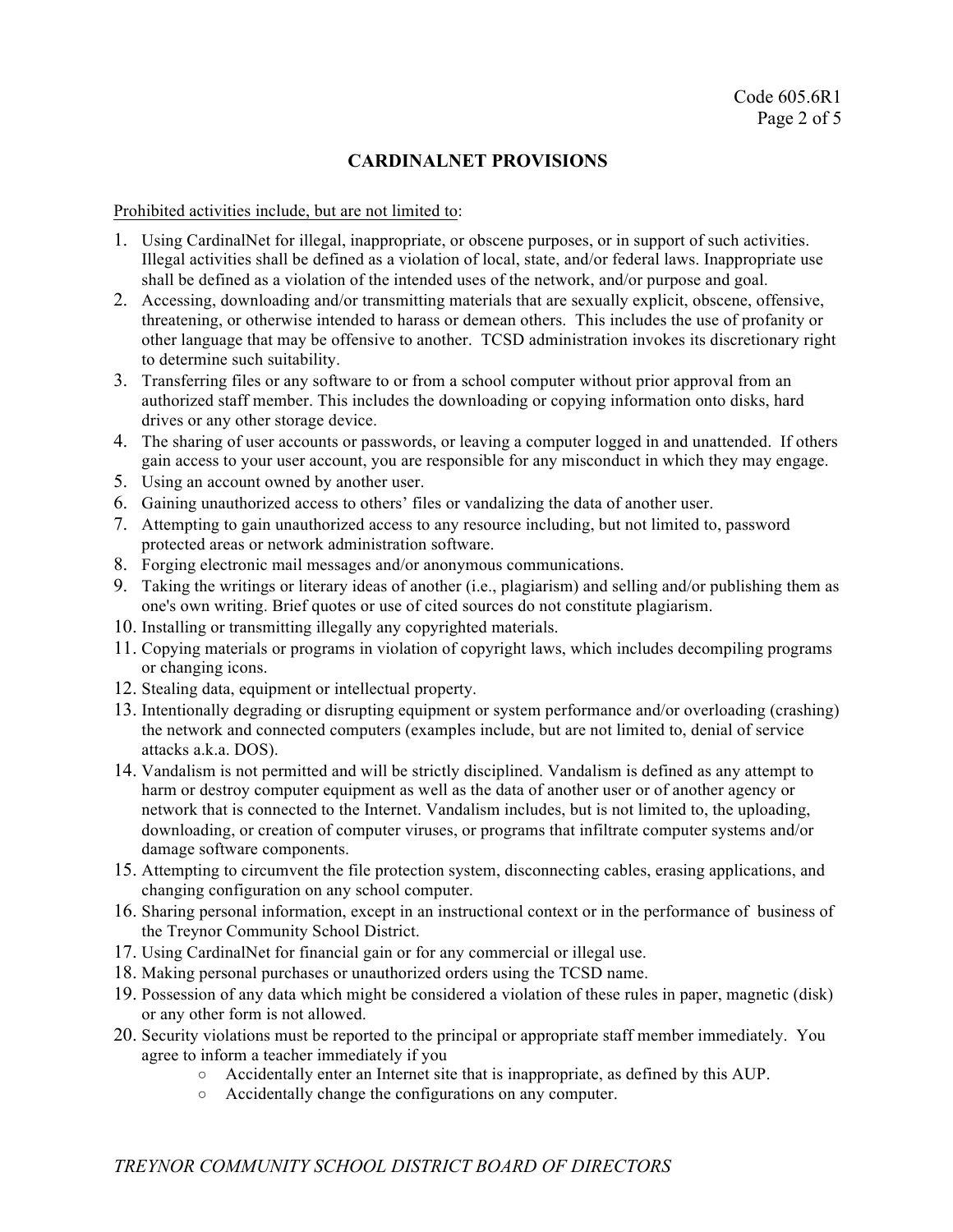- Receive a message which makes you uncomfortable or is offensive and you will not delete the message until a teacher has seen it so it can be used to trace the sender.
- 21. Internet Safety
	- Students shall not post personal contact information on the internet with their school computer. This includes name, age, gender, home address, and telephone number.
	- Students shall not share personal photos, personal videos, or photos/videos of others.
- 22. Students should inform district personnel of any threatening, derogatory, or obscene communication immediately.
- 23. The Board of Education expressly forbids cyber-bullying. For the purposes of this policy, "cyberbullying" shall mean using the communication capacities of computers, the Internet and/or other digital communication devices to bully others by:
	- o Sending or posting cruel messages or images;
	- o Threatening others;
	- o Excluding or attempting to exclude others from activities or organizations;
	- o Starting or passing on rumors about others or the school system;
	- o Harassing or intimidating others;
	- o Sending angry, rude or vulgar messages directed at a person or persons privately or to an online group;
	- o Sending or posting harmful, untrue or cruel statements about a person to others;
	- o Pretending to be someone else and sending or posting material that makes that person look bad or places that person in potential danger;
	- o Sending or posting material about a person that contains sensitive, private or embarrassing information, including forwarding private messages or images; and/or,
	- o Engaging in tricks to solicit embarrassing information that is then made public.
		- ! Students found to be engaging in activities as described above shall be subject to the terms and sanctions found in this policy as well as the Board of Education Policy104 –Anti-Bullying/ Harassment Policy.
		- ! Any personal electronic devices of any student suspected of violation of the above policy will be confiscated for investigation and may be turned over to law enforcement.
- 24. Email use is only permitted with a school-issued email, unless permission is granted from Technology Department. I understand that district-issued email is archived indefinitely and can be reviewed for misuse or content at any time. When given an email account, I agree that I will not:
	- Send electronic mail inappropriate for educational purposes,
	- Subscribe to inappropriate newsgroups,
	- Harass other users,
	- Use inappropriate language,
	- Reveal personal information about myself or another person,
	- Use email for commercial, political or advertising purposes,
	- Use email to forward mass emails, or
	- Allow others to use my email account, name, or password.
- 25. With the implementation of Google Tools, Google's Acceptable Use Policy must also be adopted and adhered to. Their policy states: You agree not to, and not to allow third parties or Your End Users, to use the Services:
	- to generate or facilitate unsolicited bulk commercial email;
	- to violate, or encourage the violation of, the legal rights of others;
	- for any unlawful, invasive, infringing, defamatory, or fraudulent purpose;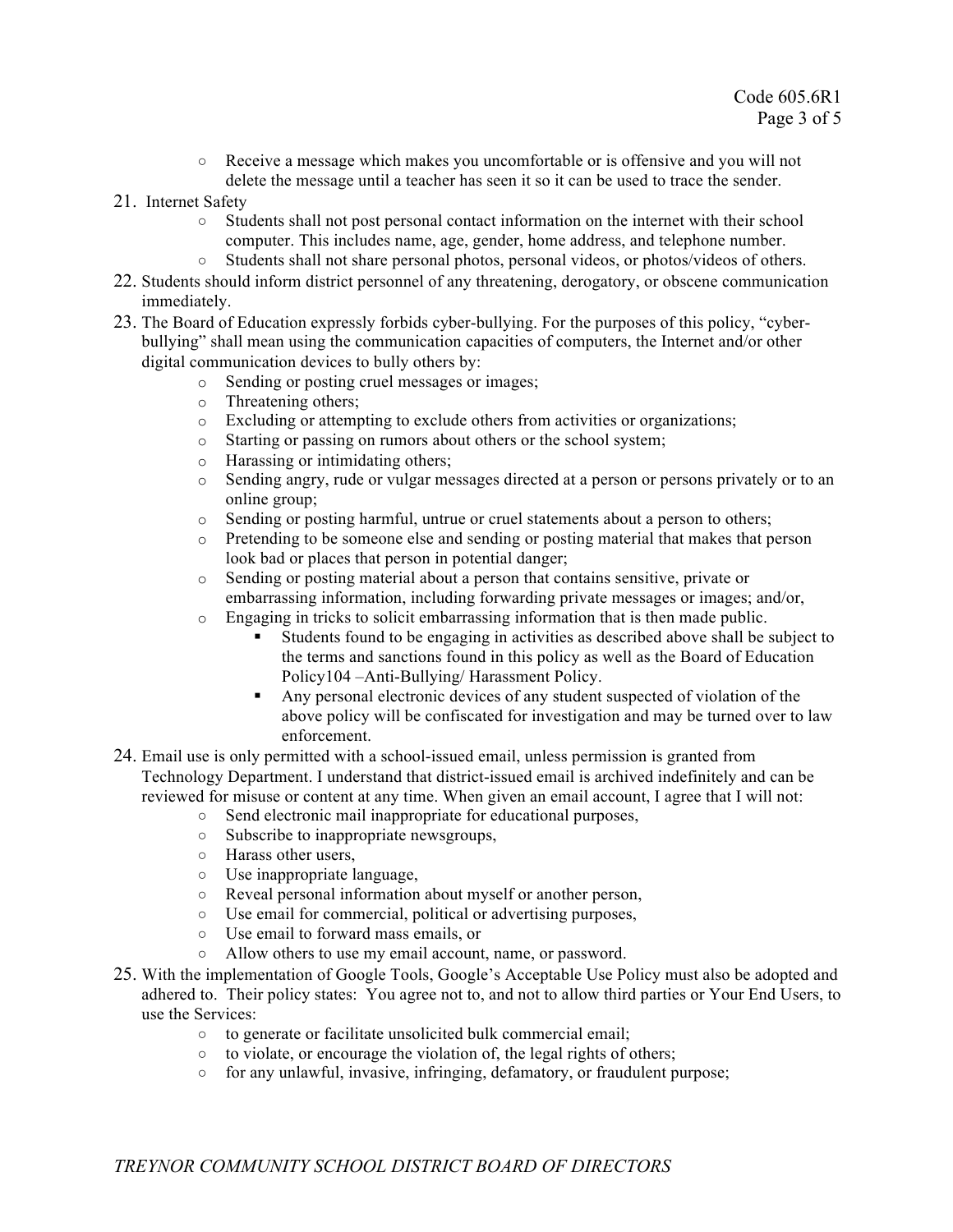- $\circ$  to intentionally distribute viruses, worms, Trojan horses, corrupted files, hoaxes, or other items of a destructive or deceptive nature;
- to interfere with the use of the Services, or the equipment used to provide the Services, by customers, authorized resellers, or other authorized users;
- to alter, disable, interfere with or circumvent any aspect of the Services;
- to test or reverse-engineer the Services in order to find limitations, vulnerabilities or evade filtering capabilities;
- to use the Services, or a component of the Services, in a manner not authorized by Google.
- 26. In summary, the network should only be used for educational purposes as approved by school personnel.

## • **REMEDIES AND RECOURSES**

If privileges are revoked during a class project, the student is responsible for completing the project outside of the school facilities or will receive a zero for the project, at the teacher's discretion.

If you are accused of any of the violations, you have all of the rights and privileges provided in the school policy for other violations. Violations of this AUP are subject to the disciplinary actions found under the "Technology Code of Conduct" in the handbook.

The District has the right to restrict or terminate network or Internet access at any time for any reason. The District further has the right to monitor network and Internet activity in any form that it sees fit to maintain the integrity of CardinalNet.